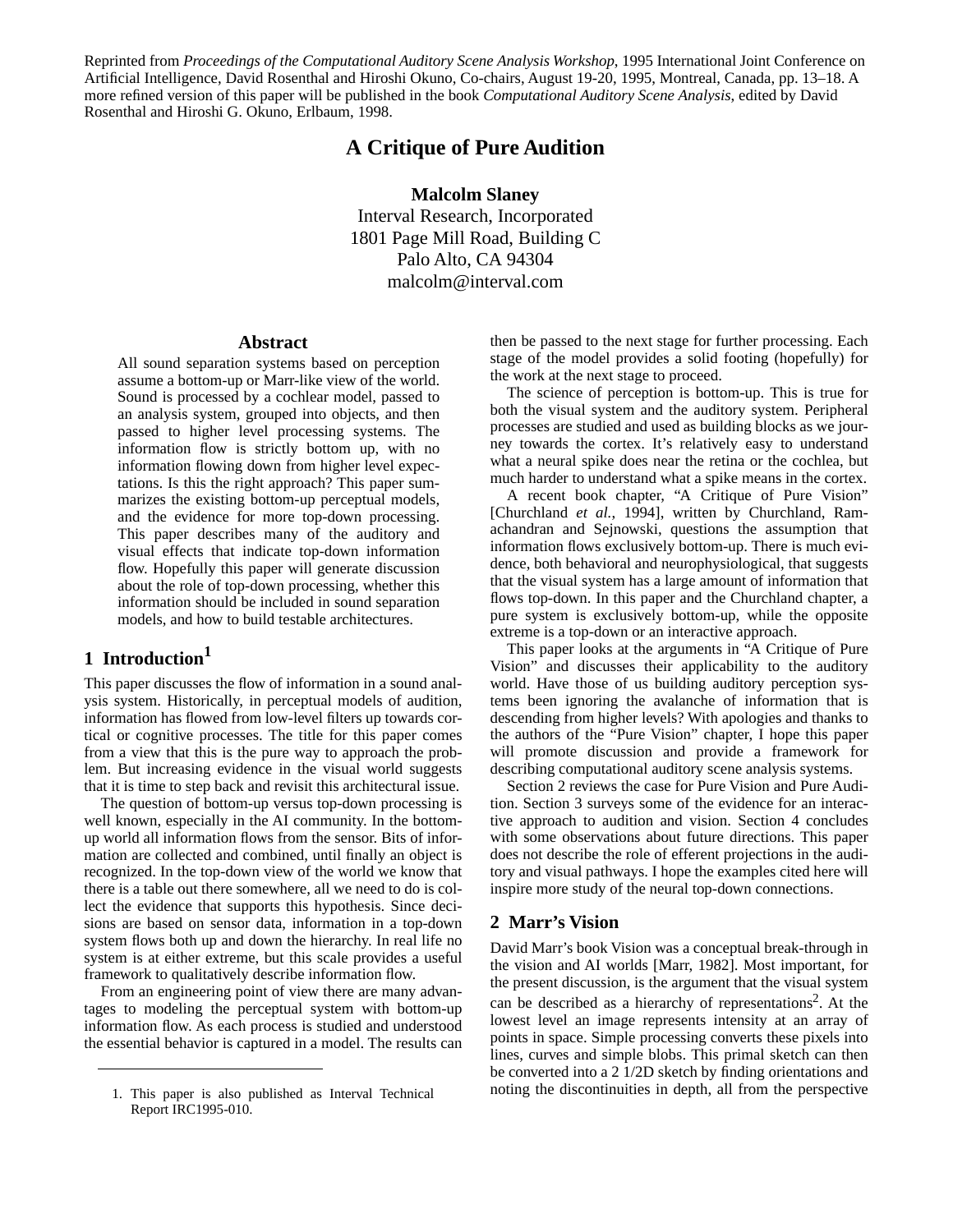

Figure 1. A schematic of the Pure Audition approach to auditory analysis.

of the camera. Later processing then converts this into a world-view of the objects in the scene.

Churchland *et al*, describe a caricature of Pure Vision with the following attributes:

- 1) We see the complete world. The retina records a complete image and we analyze it at our leisure.
- 2) There is a hierarchy of information and representations.
- 3) Information flows from bottom to top, with high level representations depending only on the lowlevel processes, not visa-versa.

This is certainly a cartoon, but it serves as a reference point for one end of scale. Pure Vision or Pure Audition falls at this end of the scale while what Churchland calls Interactive Vision or Blake [Blake and Yuille, 1992] calls Active Vision falls on the other end of the scale.

Many auditory systems have adapted the pure vision philosophy. Figure 1 is an amalgam of system architectures as described by Mellinger [Mellinger, 1991], Cooke [Cooke 1993], and Brown [Brown and Cooke, 1994] to do auditory sound separation. A filter stage feeds spectral information into an event analyzer and detector. Later events are combined into objects by a process known as scene analysis. To my knowledge all auditory perception models, including my own, have assumed a bottom-up approach to the problem, often referring to Marr as a guiding principle. Is this the best approach?

Churchland, Ramachandran and Sejnowski argue that the Pure Vision view of the world is a dangerous caricature. While the computer vision field has made much progress with this premise, it could be a dead-end path. They point out:

2. A second important aspect of Marr's work deals with the representations of the "information processing" task. A *Computational Learning* theory specifies the goal of an algorithm and why it is important. The *Representation and Algorithm* specify how the computational theory should be implemented. Finally the *Hardware Representation* describes how the algorithm is realized. These distinctions are important in both the audition and vision worlds and should be kept clearly in mind.



Figure 2. The lines on the right show the saccadic eye movements while a subject looks at the face on the left. (Reprinted with permission from [Yarbus, 1967])

The idea of "pure vision" is a fiction, we suggest, that obscures some of the most important computational strategies used by the brain. Unlike some idealizations, such as "frictionless plane" or "perfect elasticity" that can be useful in achieving a core explanation, "pure vision" is a notion that impedes progress, rather like the notion of "absolute downess" or "indivisible atom."

I worry the same criticism applies to computational auditory scene analysis.

Churchland describes the opposite of Pure Vision, Interactive Vision or top-down processing, as having the following attributes:

- 1) Perception evolved to satisfy distinct needs.
- 2) We only see a portion of the visible world, although motion (or sudden sounds) can redirect our attention.
- 3) Vision is interactive and predictive. It builds a model of the world and tries to predict what is interesting.
- 4) Motion and vision are connected. We move to better see the world
- 5) The neurophysiology is not hierarchical. There is evidence that much information flows both ways.
- 6) Memory and vision interact.

There is much evidence that the auditory system has many of the same properties. Perhaps our models should too?

A clear indication of what is meant by interactive vision is shown in Figure 2. Saccadic eye movements are plotted as a subject explores a visual scene. Clearly the subject does not see the entire image at once, but instead gradually explores the image. Does the same thing happen in the auditory world?

## **3 Examples**

There are many visual and auditory stimuli that are not what they seem. These examples are not proof that the auditory and visual systems are interactive, but instead serve to illustrate the problems with a purely bottom-up processing flow. The remainder of this section describes global influences, motion, categorization decisions that are influenced by the semantics, grouping, cross-modality influences, and the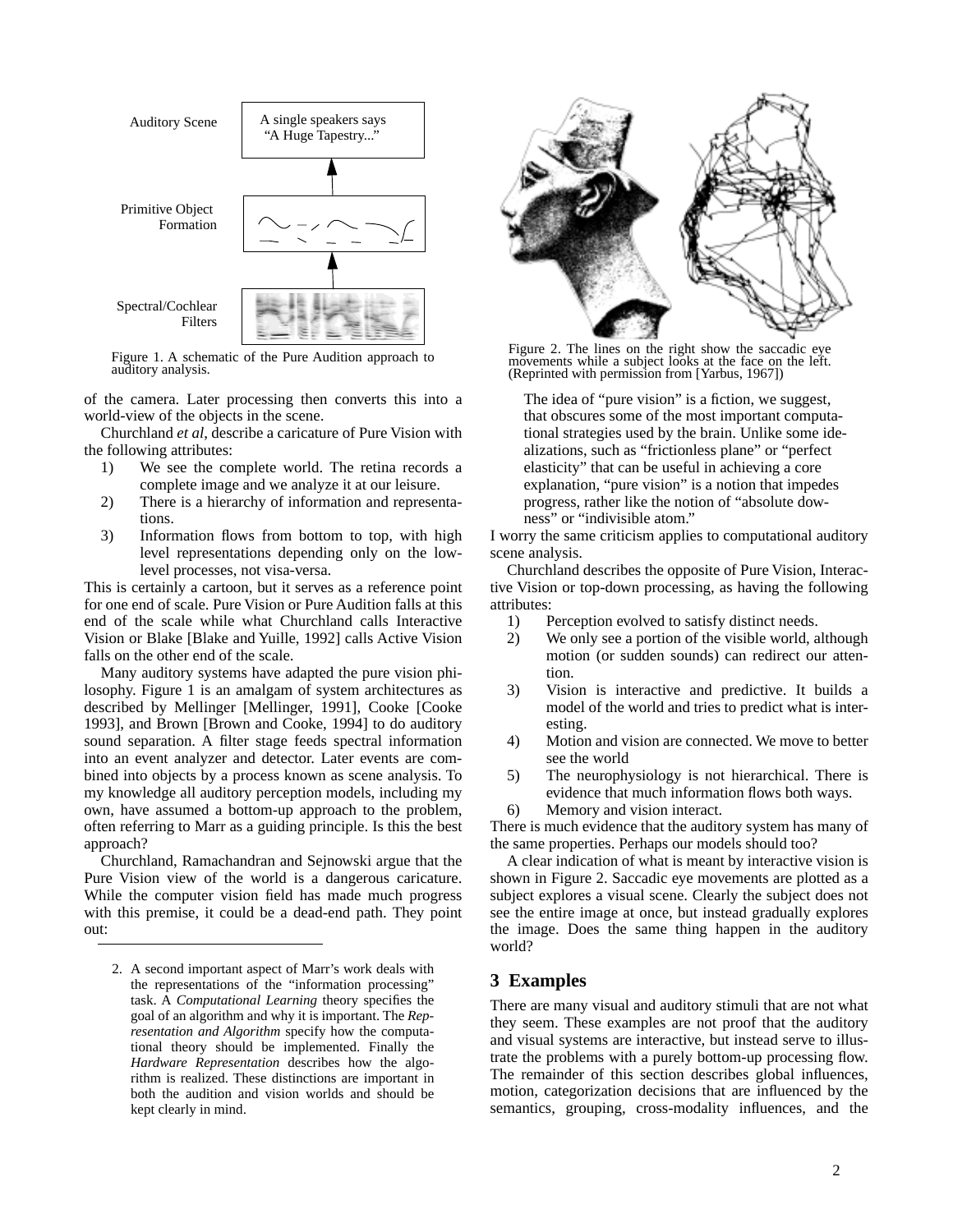

Figure 3. White and black dots alternate in the above illusion. Subjects see one uniform motion as indicated by the arrows, but never a combination of the two directions. (Adapted from [Churchland *et al.*, 1994].)

effect of learning. In all but the learning case, there are examples from both the worlds of vision (from Churchland) and audition.

### **3.1 Global Influences**

A basic feature of a pure system is that local features are all that is needed to make decisions about the low-level properties of a stimulus. If a global property affects the local decision, then either the analysis of the two properties is different than original proposed, or a global or high-level information source is modifying the low-level percept.

### **Signal Level Control**

Both the auditory and the visual systems include control mechanisms to change the global properties of the received signal. The pupils of the visual system control the amount of light that falls on the retina. Likewise at the lowest levels of the auditory system, efferents from the Lower Superior Olivary Complex affect the mechanical tuning of the cochlea, thus changing the size of the vibrations of the Basilar Membrane. While both of these mechanisms are important, they really don't change the information content of the signal and will not be considered here.

#### **Occlusion and Masking**

A simple example of the type of information flow we do want to consider is the way we perceive occluded lines and tones. If the break is not too long we see the line as being continuous. Likewise, if a rising chirp is partially replaced with a noise burst, we are convinced that we never heard the tone stop. The remainder of this section describes other similar effects.

### **3.2 Motion**

Motion is often a confusing part of the hierarchy. In some cases motion determines segmentation, while in other cases the segmentation and global properties determine the motion. The next two stimuli show aspects of this hierarchy dilemma

### **Vision: Bistable Quartets**

Figure 3 illustrates a visual stimulus where the local motion is ambiguous, motion can be perceived differently in different parts of the image. But instead when these two images are alternated, all motion is seen in the same direction. Other similar examples are shown in the Churchland chapter.



Figure 4. Two masks, photographed from their inside, illustrate the effect of faces on depth perception. (Reprinted with permission from [Churchland *et al.*, 1994].)

#### **Audition: Deutsch Octave Illusion**

Direct analogies to the bistable quartet motion is difficult because acoustic object formation is so strongly mediated by pitch and speech perception. But a related auditory stimuli is presented by Diana Deutsch showing the effect of experience on perceived motion [Deutsch, 1990]. A two-tone pattern is heard as ascending in pitch by some people, but when changed to a different key is heard by the same people to descend. Deutsch reports that there is a correlation between the range of fundamental frequencies in the speaker's natural voice and the perceived direction.<sup>3</sup>

### **3.3 Categorization**

In a purely bottom-up system, the semantic content of a stimulus does not affect the low-level perceptual qualities of a scene. Certainly concepts such as object recognition and speech recognition are higher in the processing chain then low-level decisions like shape and sound characteristics.

#### **Vision: Faces and Shading**

A simple example from Churchland is shown in Figure 4 and illustrates the visual case. Shading is an important part of the way that we decide on the shape of an object. The masks in Figure 4 are seen normally with the nose projecting out of the page, even though they were photographed from the inside (concave side) of the mask. Moving the lights from above, as we normally expect to see the light, to the sides does not change the perception that the noise is sticking out of the page like any normal face.

#### **Audition: Ladefoged's Ambiguous Sentence**

Speech is certainly not always what it seems. Many people wonder if speech is somehow special and handled differently then other types of acoustic signals. For the purposes of this discussion the speech-is-special distinction is not important. Instead I hope to illustrate how linguistic information and decisions can change our perception.

Peter Ladefoged has prepared the two sentences shown in Figure 5 [Ladefoged, 1989]. The same introductory sentences are spoken by two different speakers. The last word in

<sup>3.</sup> Furthermore, there is a strong difference in perception between subjects that grew up in California versus those that grew up in the South of England.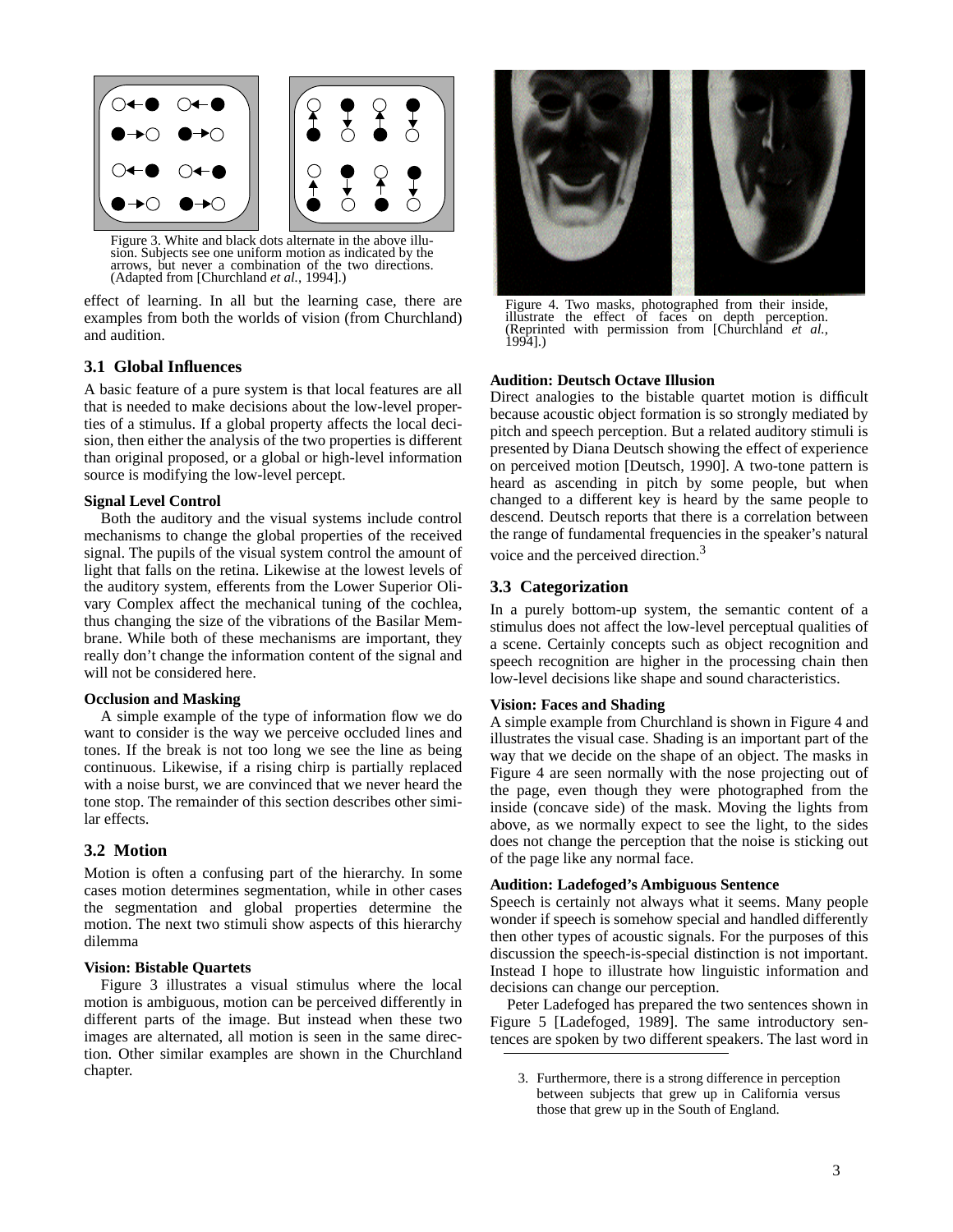

Figure 5. Two spectrograms of the sentence "Please say what this word is: XX". On the left, the last word is heard as "bit," while on the right it is heard as "bet." In both cases the last word are identical waveforms. (Example courtesy of Peter Ladefoged.)

the two sentences are the same, identical samples and waveforms. Yet most listeners hear the word at the end of the first sentence as "bit" and the word at the end of the second sentence as "bet." How can the this be if phonemes are recognized independent of their surroundings? Clearly the words we perceive, as shown by this example, are changed by recent experience.

# **3.4 Grouping**

Grouping many components of a sound or scene together is an efficient way for the perceptual system to handle large amounts of data. But can groups affect the low-level percepts? One wouldn't expect a group to be formed unless all elements of the group have the same property. Or is it possible that a high-level group is a shorthand so that many lowlevel decisions are unneeded? The bistable quartets in Figure 3 and the dots in Figure 7 (to be described in Section 3.5) are also visual grouping examples so they won't be discussed here.

### **Audition: Sine Wave Speech**

Speech is often described as special because we hear spoken language as words, not as chirps, beeps, and random noise. A large orchestra produces sounds more complicated than a single vocal tract, yet it's not hard for even untrained listeners to hear out the piccolo part. Yet try as we might, we have a hard time describing more of the auditory experience than the pitch and the loudness of the speech sounds. Language is certainly an important grouping process.

Sine-wave speech is an example of an acoustic signal that is close to the boundary. Figure 6 shows a spectrogram of a signal produced by Richard Remez of Barnard College. In sine-wave speech the pitch of the acoustic signal is removed and the formants of the speech are modeled by a small number sine waves (three in this case) [Remez and Rubin, 1993].



Figure 6. A spectrogram of sine-wave speech. The sentence is "Where where you a year ago." (Courtesy of Richard Remez.)

Most listeners first hear a sine-wave speech signal as a series of tones, chirps, and blips. There is no apparent linguistic meaning. Eventually, or after prompting, all listeners unmistakably hear the words and have a hard time separating the tones and blips. Some of the tones remain, but it is as if our minds only hear the speech of normal speakers. With appropriate cuing we hear the utterances as speech. The linguistic information in the signal has changed our perception of the signal.

## **Audition: The Wedding Song**

The speech versus tone/chirp/blip distinction also works the other way. Mariam Makeba has recorded a piece called the *Wedding Song*. In the introduction she names the song in its original tongue, an African click language. When she says the title the click is definitely heard as part of the word. Yet when the same type of click is heard in the song it separates from the speech and becomes part of the instrumental track. To my American-English ears, a click is not normally part of a language and when placed into an ambiguous context, such as a song, the click is no longer heard as a part of the speech signal.

# **3.5 Cross-Modality**

So far we have only considered the auditory and visual processing systems independently. Surely in a pure system an auditory signal would not affect what we see, and visual stimuli would not affect our auditory perception. Unfortunately, this is not true. We all perceive the voices of TV actresses as coming from their mouths, not from the TV's speakers at some distance from the screen. Two other such examples are described next.

## **Audition affecting Vision: Behind the Occluder**

Churchland *et al.* describe a stimulus that illustrates illusory motion. This example is shown in Figure 7. In each of the three experiments, the dots in Column A are turned on and off in opposition to those in Column B (the square is always present). In the first experiment all three dots are seen to move back and forth, with the middle dot occluded by the square. Yet in the second experiment the very same dot just blinks on and off. (These two experiments are also an example of global changes affecting local perception.) Finally in the third experiment a tone is played to the left ear when the dot in Column A is shown. The dot and the left tone alternate with a tone in the right ear. The apparent motion has returned. Here an auditory event has changed our perception of the visual scene. How can this be?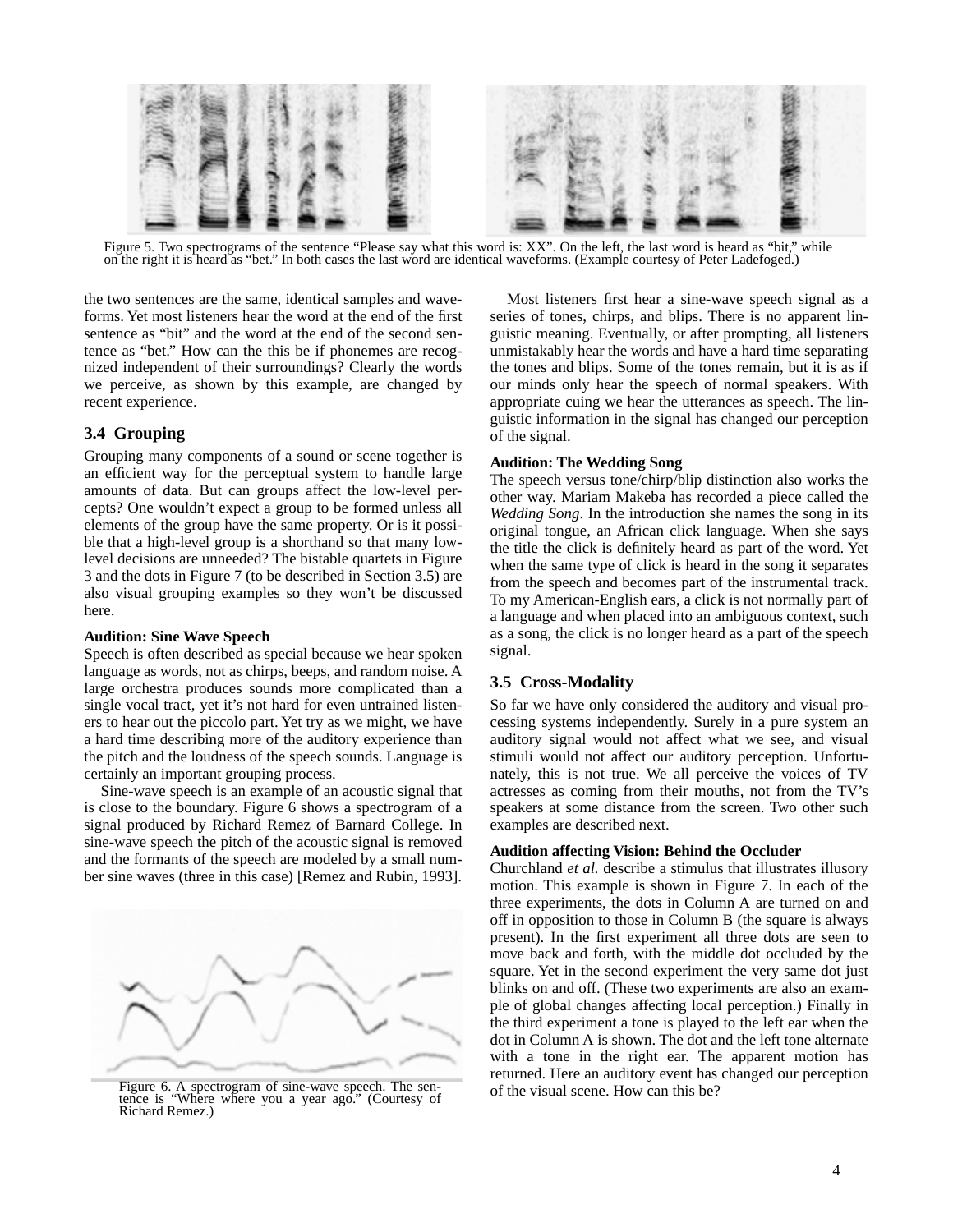

Figure 7. Three experiments demonstrate illusory motion, the arrows indicate perceived motion. Global change cause the perception of motion in Experiment 1, while the tones played in left and right ears lead to motion in Experiment 3. (Adapted from [Churchland *et al.*, 1994].)

#### **Vision affecting Audition: The McGurk Effect**

The opposite situation, vision changing the acoustic perception, is also possible. The McGurk effect is an example of this cross-modality influence and is illustrated in Figure 8 [Cohen and Massaro, 1990]. With our eyes closed we hear a synthesized voice saying "ba." When we open our eyes and watch the artificial face we hear "va." The acoustic signal is clearly "ba" yet the lips are making the motions for a "va." Thus our brains put together these conflicting information sources and for this sound trusts the information from the eyes.

### **3.6 Learning**

At the highest level, learning and training affect our perception over long periods of time. Most of the effects we've dis-



Figure 8. The McGurk effect illustrates how visual stimuli can overrule the auditory perception. (Example courtesy of Michael Cohen, Univ. of California, Santa Cruz.)

cussed so far are immediate. Our perception is instantaneous and doesn't change much with time.

Yet training has been shown to change a Owl Monkey's ability to perform a discrimination task [Recazone *et al.*, 1993]. Over time, with much training, an Owl Monkey was found to have much better frequency discrimination ability. Most importantly, it was found that neurons in the AI section of cortex had reorganized themselves so that more neural machinery was dedicated to the task. A similar effect has been seen with visual discrimination

### **4 Where Do We Go From Here?**

I know of no study that quantifies the information flow down the processing chain. Clearly the centrifugal or descending auditory pathways are important. At the very lowest levels, efferents from the Superior Olivary Complex affect the mechanical tuning of the cochlea.

Many of the examples in this paper and Churchland's chapter can be explained if low-level detectors generate all possible hypothesis. Higher-level processes then evaluate all the ideas, and suppress the inconsistent results. It is impossible for psychophysical experiments to rule out one of the other of these alternatives. Experiments on efferent projections will be needed to answer this question.

There are auditory systems that use top-down information. Most speech recognition systems today use linguistic information and knowledge about the domain to guide the search [Lee, 1989]. A system proposed by Varga [Varga and Yuille, 1990] uses two HMM recognizers to separate speech and noise. Work described by Carver [Carver and Lessor, 1992], Nawab [Nawab, 1992] and Ellis [Ellis, 1993] discuss blackboard systems that allow expectations to control the perception. Recent work by the Sheffield group [Cooke *et al.*, 1995] has looked at using Kohonen nets and HMMs to recognize speech with missing information. But alas, these systems are not tied to physiology or psychoacoustics. Is there common ground?

I do not mean to imply that Pure Audition is inherently bad. Interactive and top-down systems are hard to design and test. There is not much guidance from the world of perception to drive the design of these systems.

Instead I hope for some middle ground. Hopefully those of us that design top-down systems will learn what has made the perceptual system successful. Which attributes of the perceptual representation are important and should be incorporated into the top-down systems? Clearly the MFCC representation in the Speech Recognition world [Hunt et al. 1980] is one such win for perception science.

Likewise those of us that design pure audition systems need to acknowledge all the top-down information that we are ignoring in the pursuit of our sound understanding systems. Much information is processed without regard to highlevel representations. We clearly perceive the voice of somebody speaking a language we've never heard as being one sound source, and not as isolated chirps and tones. Yet many problems, such as understanding how we separate speech in a noisy cocktail party might be easier if some understanding of the linguistic content is included. I, unfortunately, don't know how to do this yet.